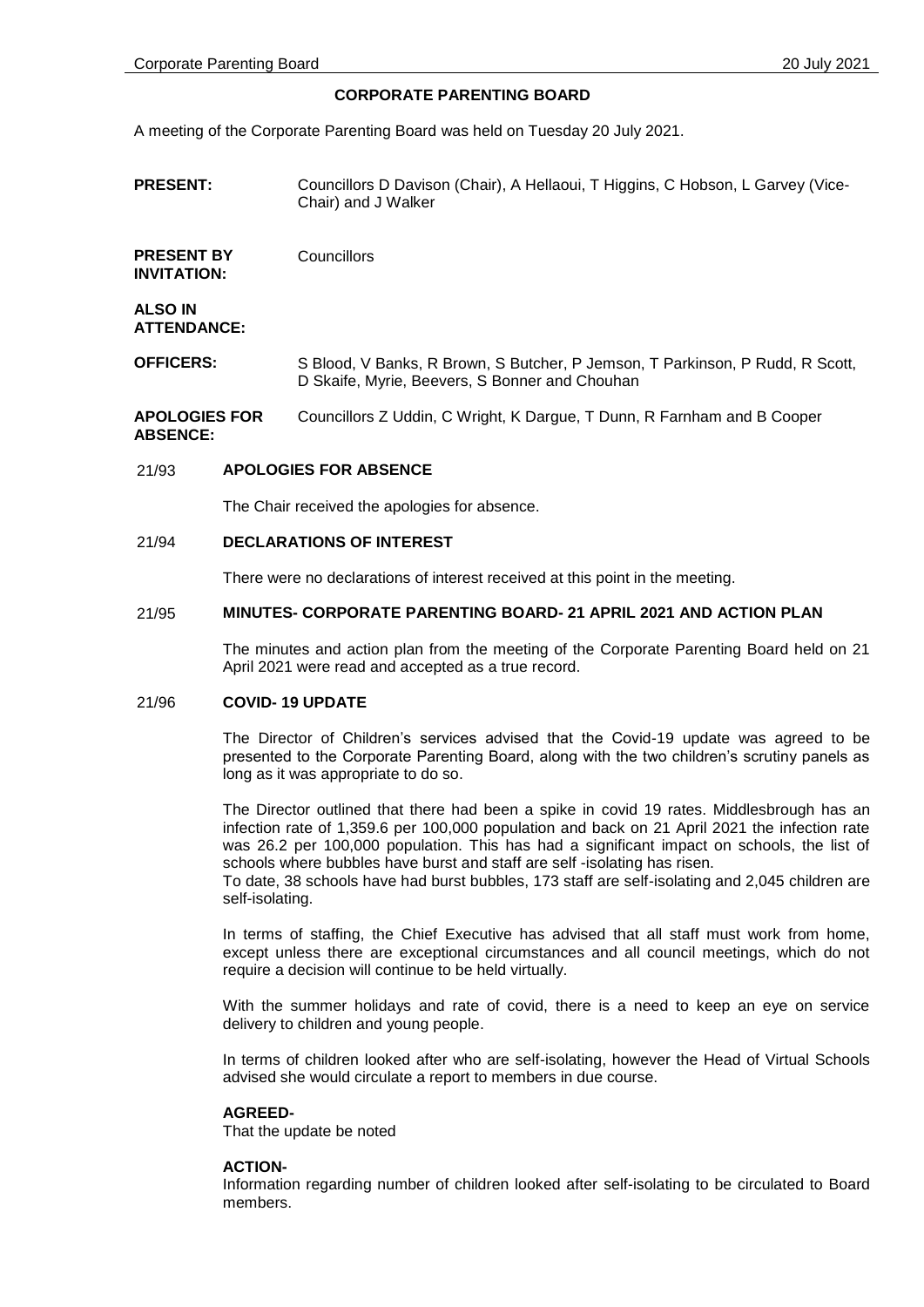# 21/97 **PARTICIPATION OF CHILDREN AND YOUNG PEOPLE**

The Chair welcomed the Head of Strategic Services and Participation officer to the meeting.

The Head of Strategic Services outlined that the participation work-stream has been a victim of Covid, as the suspension of physical meetings has had an effect on participation of children and young people nationally. Covid has affected how the Council has been able to progress the voice and influence and strategic planning. Children and young people have been involved in the past year with virtual learning so there was a degree of screen fatigue and therefore trying to engage outside school virtually has been difficult at times.

To conquer this, the team have redesigned the Participation Strategy, with the focus on recovery. To assist with this, the Head of Services had used vacant positions to resource a company called Participation People, who will work with the Council to deliver a year Participation Service for children and young people in Middlesbrough.

Participation People deliver award-winning youth voice development & evaluation projects and training, with public and charity organisations across the UK. They have worked with/are continuing to work with other local authorities including Birmingham, Greenwich and Dorset and the Participation People contributed to achieving the highest election turnout in a seven year history of the Young Mayor scheme, standing at 73% of young people voting in the London Borough of Newham Council.

The Team have developed a road map and this will be delivered to the Participation and Communication Board, which will outline the key pieces of work to be undertaken.

Some of the work which Participation People will be involved in is as follows:

- Over the next 6 months, the will be working on a campaign to support our understanding of identity of young people and families in our town to improve the way the Council support them. Looking at "what makes me", which was highlighted in the Ofsted Inspection report.
- There will be a focus on youth participation and engagement events that will be ran over the next 12 months for Middlesbrough Youth Participation champions and Corporate Parents.
- Re-design the engagement strategy to support how we can engage young people after lockdown.
- Strengthen the involvement of SEND children and young people and hard to reach group in all participation activities.

In terms of good news stories, the Head of Strategic Services advised the following:

One of the Care Leavers, Xavier started his apprenticeship with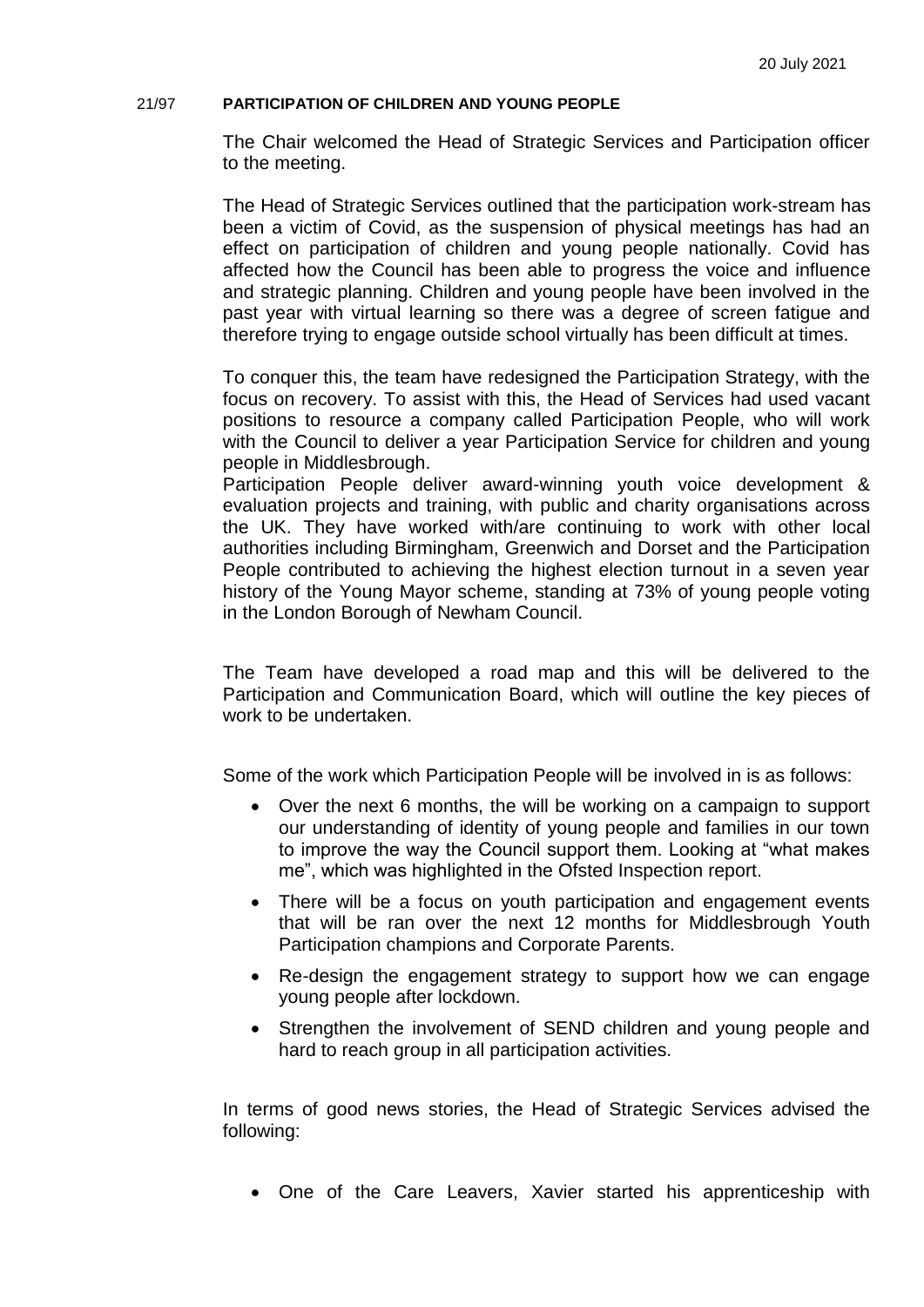Middlesbrough Council as the new Youth Training Development Officer.

- 2 of our young people from the Care Leavers Forum have been asked to join the Middlesbrough Family Placement Panel.
- Working closely with the SEN team to start developing a new SEN focus group for young people.
- The Participation Team are working with the Task and Finish group for NEET/Care leavers in order to make opportunities more available to our young people.
- Our young people did a great job attending the briefing for 'Your Voice and Influence' as part of 'Our Middlesbrough Family Week'. They had lots of comments about how well they spoke.
- There was now and award dedicated to Middlesbrough Children Matter in the Civic Community Awards 2021.

The Head of Strategic Services brought the Participation Officer in to provide information to the Board on the participation groups (Children in Care Council (CICC) and Mini Children in Care Council (Mini CICC).

He advised the Board of the following:

- There has been difficulty holding these groups due to Covid, however the first virtually meeting took place with 5 young people which was fun.
- Number are improving but they are waiting for face to face meeting and they are excited for this.
- Young carers have also shown interest in the Care leavers forum, but again they are waiting for the forum to be held face t face before they commit.
- Regardless of this, the Participation officer outlined that there has been ore engagement from Young People in both groups through weekly phone calls and the Pathways Team have been working closely with the Participation Team to introduce care leavers to the forum.
- Some of our young people from both groups met with Ofsted during the inspection.
- More engagement from Social Workers and IROs passing on young people who may be interested in joining our groups.

# Next Steps for CICC and Mini CICC

- 1. Continue to increase engagement working with others across Children Services who can refer young people
- 2. Start planning for our first face to face meeting
- 3. Agree on workshops that will take place once lockdown has finished
- 4. Start focusing on how we will make a difference across Children's Services by using the groups voice

# Next steps for Care Leavers Forum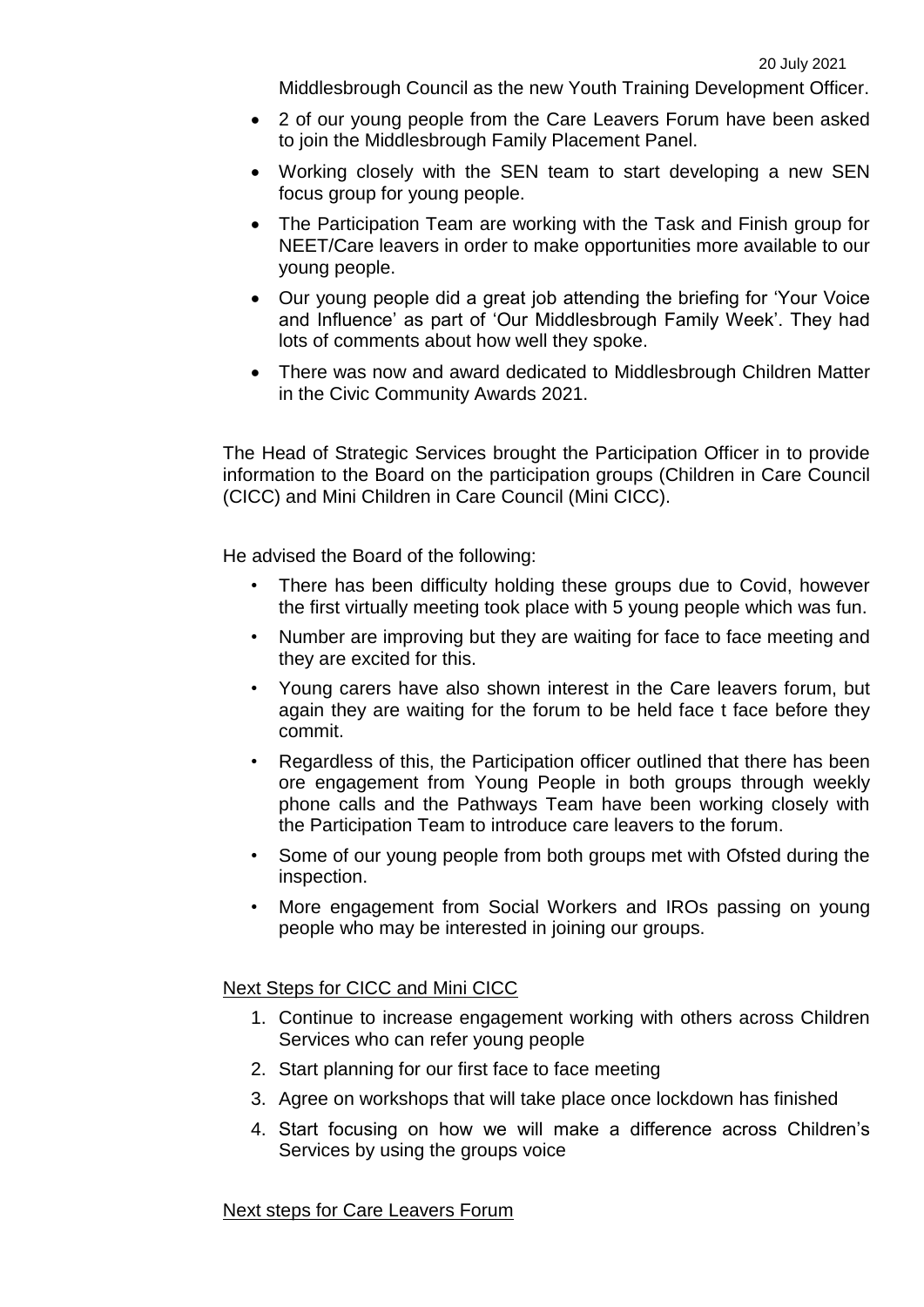- 1. Continue to engage with new members who are interested in joining the forum.
- 2. Put together a proposal of events for Care Leavers Week
- 3. Plan how we want the group to run after lockdown

Following the Presentation, a Board member queried how many young people were involved in the participation groups. In response, the following information was provided:

- Youth Council- between 10 and 20 members
- Mini CICC- 5- 6 young people
- Care Leavers forum- 5 members with 3 consistent members.

The Participation officer outlined that the youngest young person they speak to is 8 years old and eldest was 24.

Outside the groups, the Team have been engaging with young people, through surveys in the schools. A Board member asked whether there were comparators e.g 5 children out of how many children looked after and also the questions asked in the questionnaires. The Head of Strategic Services outlined that this would be circulated to members.

A Board member also outlined that we should celebrate that young people are joining but we should look at different ways of how we can make the groups more appealing. However the groups made up a small part of the participation that was taking place.

In terms of apprenticeships, the Chair queried whether the Council kept in touch with our care leavers who hold apprenticeships and whether there was a possibility to offer more to care leavers.

The Participation Officer advised that there is a task and force group so we are aware of job opportunities and ensure these go out through the text and email service. The Head of Looked after Children and Corporate Parenting also advised that the group meet monthly to review all care leavers who are NETT and this is done in participation with virtual schools, community learning and youth offending service and additional partners. They group look at opportunities as well as apprenticeships.

In terms of social media, the team would be working with Participation People to find out what means/apps of communication they use and this will be rolled out with Middlesbrough young people.

The Care leavers forum have a whatsapp group, and the Voice of the Child have looked at setting up a social media plan e.g. facebook, twitter etc.

# AGREED:

- 1. That the information be noted
- 2. That comparative numbers relating to CICC, Mini CICC and Care leavers be circulated to the Board.

# 21/98 **PERFORMANCE FIGURES ALIGNED TO THE CORPORATE PARENTING STRATEGY**

The Analytics Manager was in attendance and provided the Board with information relating to the Corporate Parenting Board scorecard.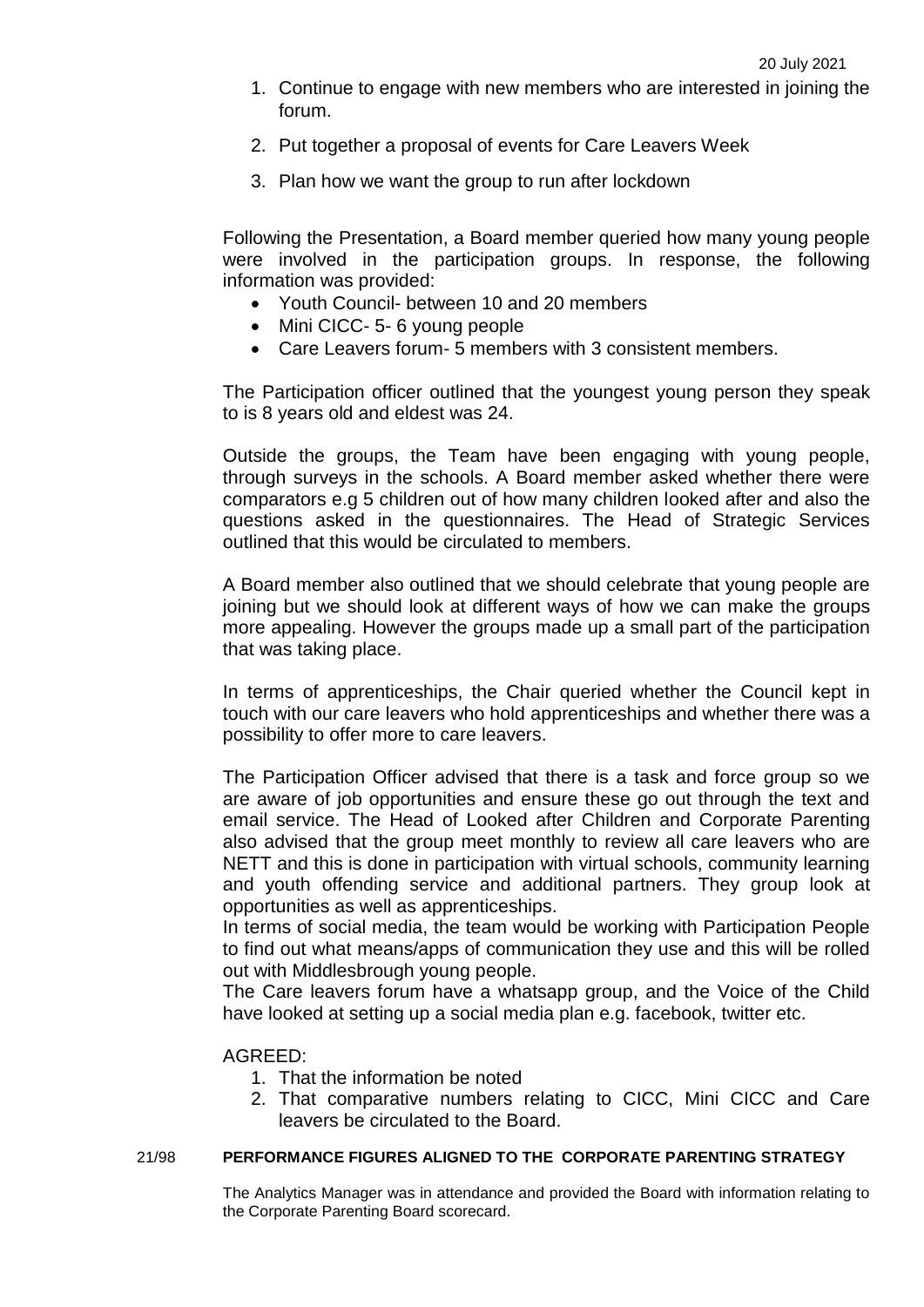The main points to note were as follows:

## **Numbers and trends**

## **CP1- Number of children in care in Middlesbrough-Trend**

- Children looked after numbers have vastly improved, dropping down below the 550 mark for the first time in 13 months and continue to decrease month on month.
- Children looked after were down 19% in comparison to the same point last year and 24% down in comparison to the highest number recorded in July-2020 at 692.
- In recent months between May and June this year Children looked after have decreased by 2.1%, below the 2020-21 target.

## **CP2- Gap between Middlesbrough and Regional Children in care Rate per 10,000 – Trend**

- The rate of Looked after Children per 10,000 started to steadily decline in August-2020, recently reaching the lowest rate in 13 months at 56.51 - a 8.4% decrease in comparison to the same point last year.
- Though still remain above all external benchmarks, we are showing significant improvement.

## **CP3. Ratio of children entering to leaving care – Trend**

The ratio of children starting a period of care was showing a steep decline, while those ceasing a period of care is showing a sharp increase. The ratio of children entering to leaving care was down by 81% in June-21, in comparison to the highest point in Aug/Sept-20. The current value is below the 2020-21 target.

# **CP4. Proportion of total CS budget spent on CiC services – Trend**

- The proportion of total Children's Services budget spend on Children in Care services has improved significantly since Sept-20 at 79.40%.
- Though in comparison to Q4 2020-21 the proportion has increased by 1.4% in Q1 2021-22, remaining above the 2020/21 Target by 3.3%.

### **CP5. FTE Caseloads between 15-20 – Trend**

- FTE Caseloads between15-20 reveals the peak caseload % was in January -2021 at 41.80%, still 2.9% below the 2020-21 target.
- The steady decline started in February -2021, slightly peaking in May- 2021, improving to 28% in June-21.

### **Permanency**

### **CP6. Average number of weeks children spend in care (Ceasing Care in Month) – Trend**

- The average number of weeks' children spend in care displays peaks in January 2020, with the highest recorded in Aug-20 at 361.00, a 162.45% difference between the lowest number of weeks recorded in June-2020.
- Since the peak, the average number of weeks have improved, falling below the 2020- 21 Target. This highlights the positive turnaround for children in care, with increases in those ceasing care month-on-month.

### **CP7. % of CiC where plan of permanence has been ratified – Trend**

The % of children in care where a plan of permanence has been agreed gradually increased month-on month, recently exceeding the 2021-21 target by 4% in June-21. This highlights that the timeliness of permanence agreements are significantly improving.

### **CP8. % of permanence arrangements resulting in Special Guardianship Order (SGO) – Trend**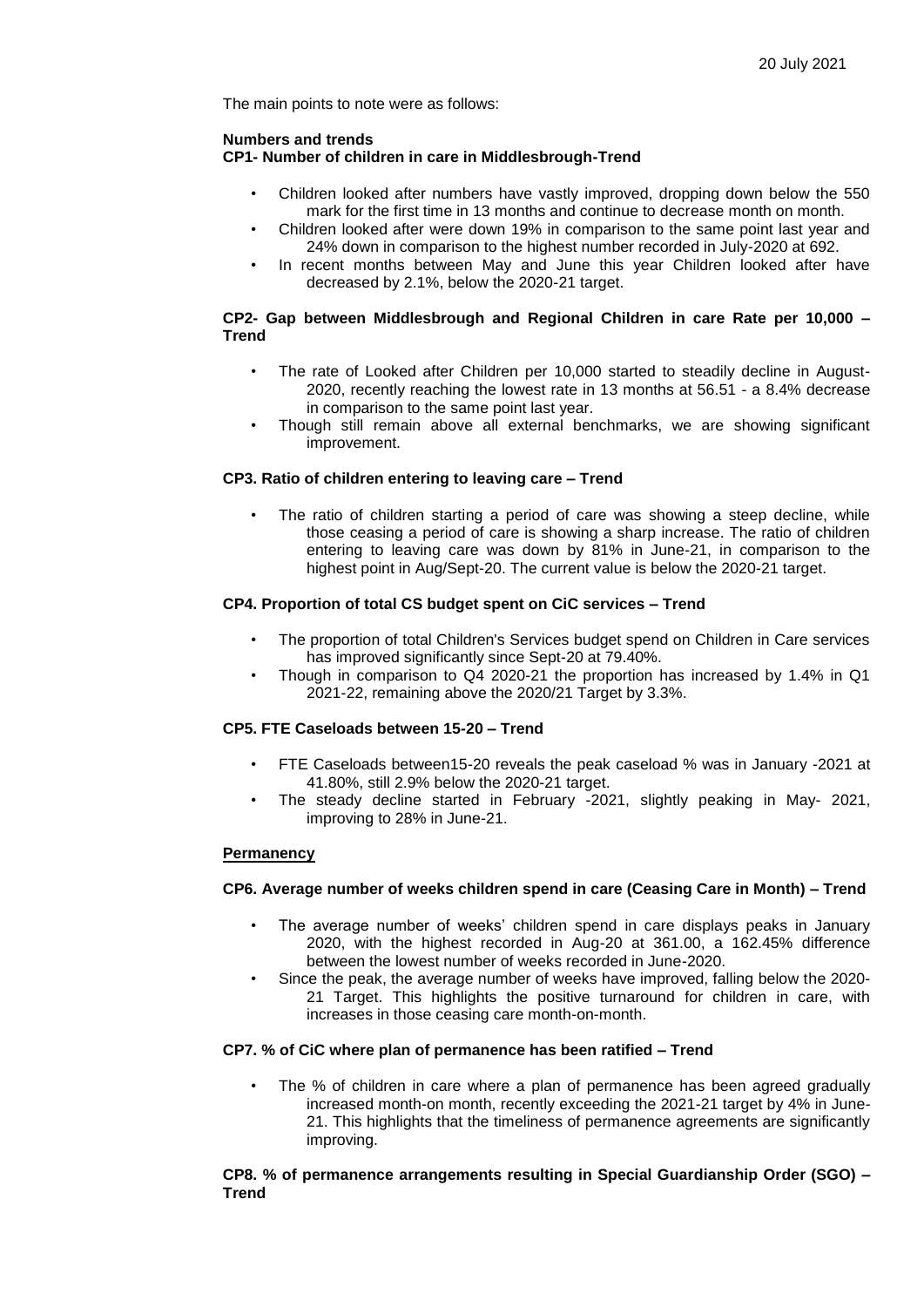• The % of permanence arrangements resulting in SGO was above the 2020-21 target, 20%, across all recorded months. The highest recorded % was in November-2020 at 30%, a 6% difference in comparison to June-2021 at 24%.

## **CP9. % of Children in Care placed with parents on care orders at home – Trend**

• The number of Children in Care placed with care orders at home exceeds the 2020/21 target across all months, peaking in Sept-2020 at 15%. In recent months the % has slowly declined, reaching the lowest in June-21 at 11%, a 2% decrease in comparison to 13 months prior.

### **CP10. % of CiC secured in adoptive placements VS % of Children Adopted – Trend**

The number of children that secured an adoptive placement remains relatively stable. reaching 4% in July/Aug-20. The significant improvement of CLA numbers in the last 6 months has had an impact on the slight decline in both the number adoptive placements and the number of children adopted.

#### **CP11. Average time in days between entering care and placed in adoptive placement-Trend**

• There was no data due to ALB who do the data for the country had changed the indictor, and therefore there were finding a slightly different indicator and would report at the next meeting.

### **Sufficiency and Placements**

## **CP12 % of CiC placed outside of 20 miles of home postcode - 12 Month Trend**

• The % of children in care placed outside of 20 miles of home postcode remained above the 2020-21 target, 15%. The % remained relatively stable ranging from the lowest recorded % in Nov/Dec-2017 at 17% to the highest recorded in June-21 at 20%. The average % of children in care placed outside of 20 miles of home postcode averages at 18% over the last 13 months.

### **CP13 and CP14 - 12 Month Trend (% of Children in care placed in in-house foster placements VS % of Children in care placed with Connected Carers)**

• The % of children in care placed with Connected Carers continues to be the higher % of placement types, accounting for 21.8% of all CLA placements in June-2021. Though the % of In-house foster carer placements showed a steady improvement since Feb-20, reaching 21.7% in June-2021 - only 0.1% difference when comparing to Connected Carers. Both placement types began to outperform the 2020-21 targets in May-2021.

### **CP15 and CP16 - 12 Month Trend (% of Children in care in residential placements VS % of Children in care in external residential placements)**

- The % of children in residential placements and external residential placements remain above the
- 2020-21 targets across all recorded months.
- The actual number of residential and external residential placements has remained stable but increased as a proportion of the overall CLA total, which itself is decreasing dramatically.
- The % Children looked after in residential placements has reached 14% in June-2021, a 1.6% increase in comparison to 13 months prior, and the % of external residential placements reached 9.3%.

## **CP17. % of CiC in single placements in last 12 months - 12 Month Trend**

- The % of children in care in single placements in the last 12 months has remained below the 2020-2021 target in all months recorded, other than in March- 2021 when the % peaked to 85.5% - 15.5% above the outlined benchmark.
- The % declined since the peak, reaching 64.9% in June-2021.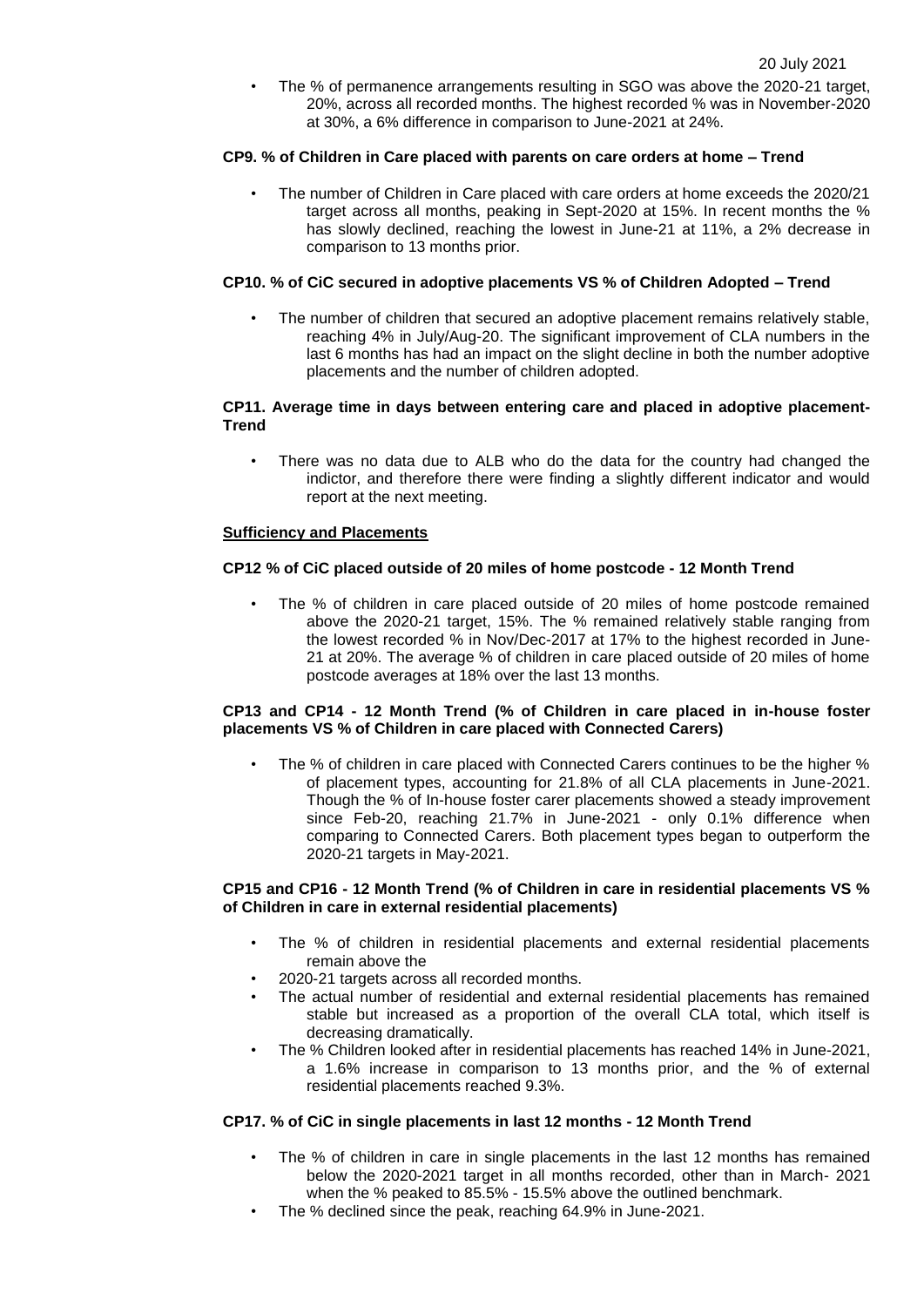## **CP18. % of Care Leavers remaining with former foster parents – Trend**

- The % of Care Leavers remaining with former foster parents began to gradually improve in March-21, recently reaching the highest % recorded in May-2021 at 13.1% - a 2.1% increase in comparison to 13 months prior.
- Care Leavers remaining with former foster parents slightly declined in June-21 but still remains above the 2020-21 target.

### **CP19. % of CiC/CL placement breakdowns in last 12 months**

- The % of children in care/care leaver breakdowns in the last 12 months seen a considerable decrease
- since Jan-21, reaching the lowest recorded in May-2021.
- The % increased in June-21 by 0.7%, though this could be due to the increase in Care Leavers and
- Children looked after ceasing care.

### **Quality and Impact**

### **CP20. % of FFF young people who were on the edge of care and did not become Looked After**

- The % of FFF young people who were on the edge of care and did not become CLA has been relatively stable, with a steep decline in Nov-20 when the number of children in care was relatively high.
- In recent months the % has been 100% 20% above the 2020-2021 target.

CP21. Number of IRO challenges resolved at Stage 1 or 2 (i.e. informally or first formal stage) • The number of IRO challenges resolved at Stage 1 or 2 was extremely low in September-2020, and has seen steep increases across recent months - reaching 100% in December-2020, February-2021 and April-2021.

CP22. % of Post 16 Children in care in Education, employment and Training – Trend

The % of Children in Care Post 16 in EET continued to improve in recent months, reaching the highest % recorded in April-2021 at 70%, since declining 1% in May/June-2021 which still remains above the 65% 2020-2021 Target.

CP23 - % of Care Leavers in Education, employment and Training - Trend

• The % of Care Leavers in EET remained relatively stable across all recorded months, until Nov-20

• when the % started to decline - reaching the lowest % in March-21 at 39%.

• However the % increased by 4% in June-21, at 43% - remaining below the 2020-21 Target.

# **CP24 - % of Care Leavers in Suitable Accommodation – Trend**

- The % of Care Leavers in suitable accommodation out performed the 2020-21 target from November to December 2020 - reaching 96%.
- This was followed by a slight decline in March- 2021, reaching 86%, which increased by 3%, to 89% in June-21.

The Manager was thanked for this presentation, following which a number of questions were raised:

Firstly a member queried why single placements had increased. In response, the Director advised that generally it was usually if the child had complex needs. Sometimes being in a group isn't for the child and the emotional, health and wellbeing of the child and young people was paramount.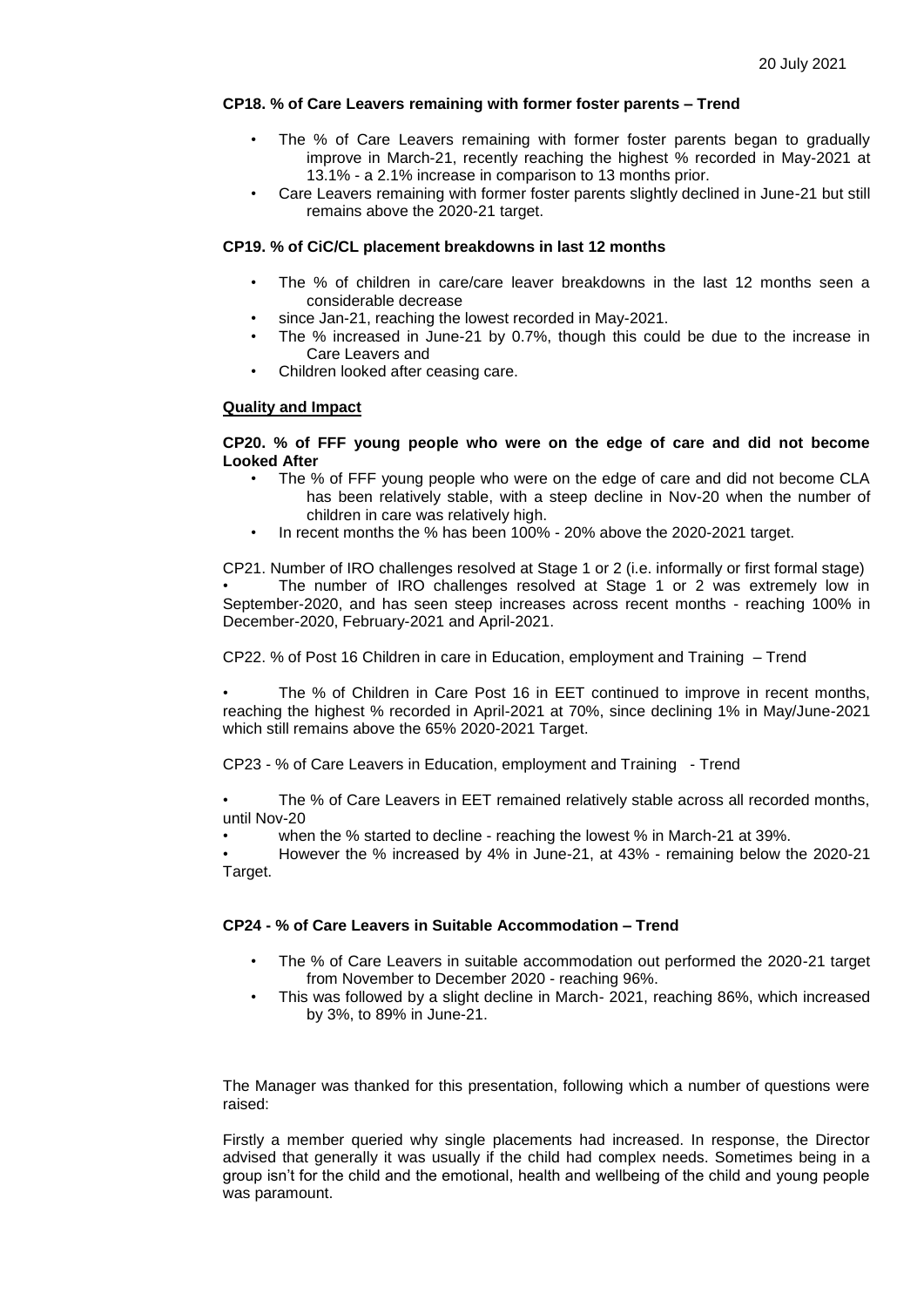With regards to Children and young people being placed 20 miles away, the Chair queried what was being done to address this. The Director advised that wherever possible, the Local Authrity try to place children in Middlesbrough and are trying to recruit foster carers. Middlesbrough do have their own children's homes as well as future for families (edge of care to prevent young people entering care) and Daniel Court (9 beds for young people). A child or young person may have to placed outside the areas due to their needs, however this would require Director approval. Middlesbrough has been successful in bringing back some young people into foster placements with the help from Future for families and Innovate.

Future for families have been working with Innovate have looked at the number of children and young people who have been placed outside the area but can be returned to Middlesbrough. Future for Families currently have 3 young people living in the Hub and are working for 43 young people who they are working with to try and prevent them entering care.

A member queried what proportion of foster carers working with Middlesbrough live outside the borough and it was advised that this information would be provided at a future meeting.

Another Board member enquired about staff within social care, in terms of their Caseloads./ welfare of staff/ satisfaction rates of social workers

In response, the Director advised that there were currently three managed teams, the first aligned to the looked after children service, and the others assigned to assessment service and are working to help reduce numbers of caseload numbers.

Caseload numbers have come down for some social workers, average caseload was 19.6 but within the Children looked after it was slightly lower between 15 and 19. Caseloads were regularly reviewed.

The Council do have agency workers however most recently had launched a workforce development strategy and within the Strategy, there was a section on recruitment and retention. The Council were looking for experienced social workers and have factored in a golden hello to ensure our salary was matched with neighbouring authorities and after a year they fall in line with the retention wage.

A question was raised as to whether it would be possible to take on apprentice social workers, who would then become experienced social workers. In response, the Director outlined that Middlesbrough do grown their social workers and welcome talented people and who have resource workers who are talented. However due to the complex cases, it was not possible to address this was possible.

Lastly, the education of our children looked after was posed and the Head of Virtual Schools, advised that during Covid, children have continued to attend school and most thrived having the smaller ratios during lockdown. Key stage 4 and GSCE results would be analysed and sent to the Virtual school government body prior to being presented to the CPB.

### **AGREED- That the date be noted.**

### 21/99 **MIDDLESBROUGH FOSTERING ANNUAL REPORT**

The Head of Residential Services provided an overview of the Foster Carer data set for 2020/21. He advised that the report sent to the DFE was huge and therefore the information has been streamlined, however if members wished to have the full report could be sent to Members if required.

The Residential Manger provided details in relation to the following:

- Fostering Households as of 31 March 2021 there were 145 number of households and 264 places.
- Fostering Households by Care type- the Board were advised that those offering longer term placements had reduced and this was part of the recruitment strategy in the future, this included speaking to short term foster carers regarding their terms. There was an increase of foster to adopt and work was underway with a number of connected carers who had a special guardianship order (SGO)
- Number of households approved in the year (and trend)- see above
- Placement use at 31 March 2021- there were currently 160 children placed with foster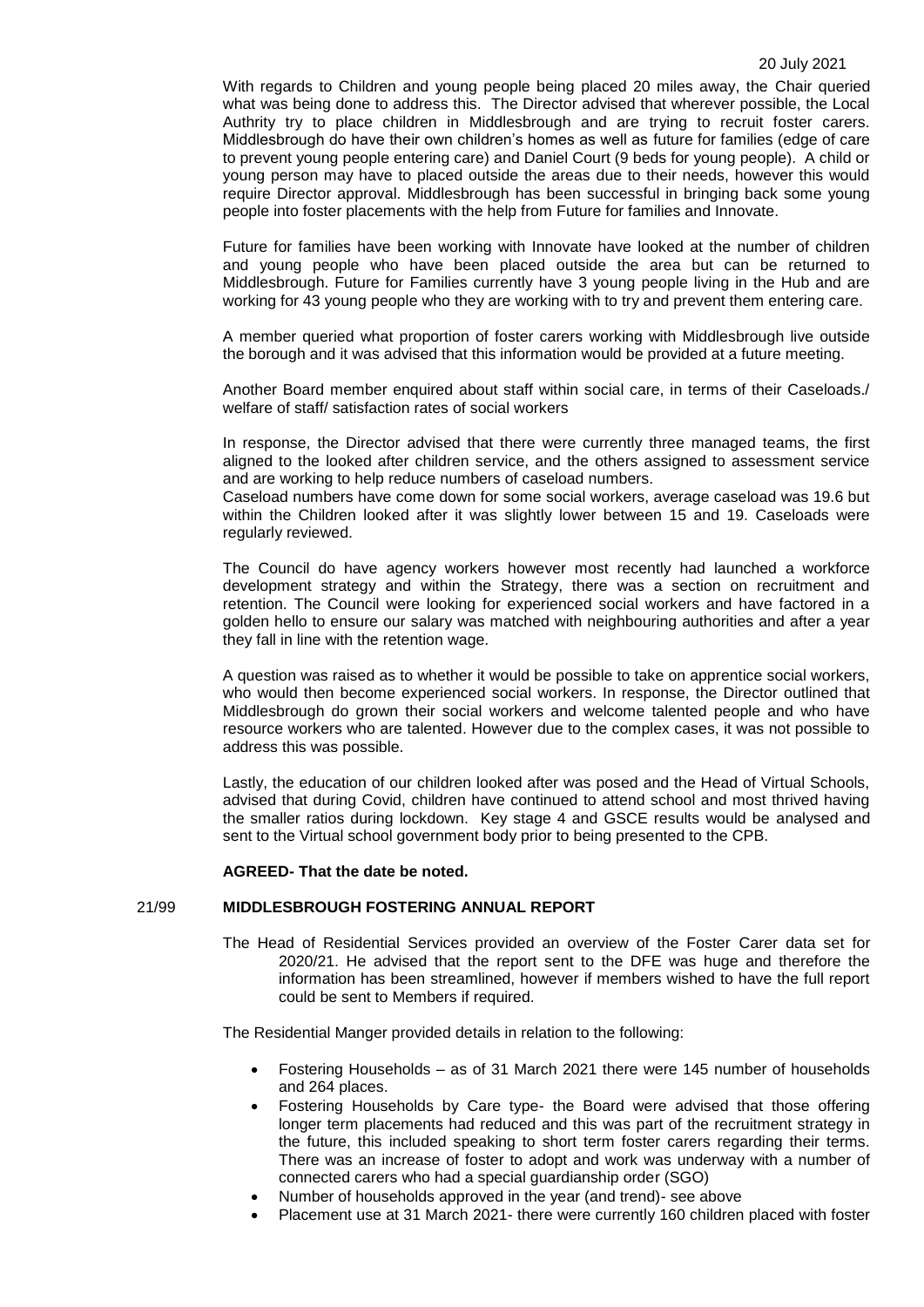carers; 45 vacant places; 55 places not available (due to needs of the child or illness of foster carer) and 4 short break placements.

- De-registerations in the year and reasons- 2 foster carers de-registered last year as they decided to care for the children for longer term under a SGO; 11 foster carers left the service or to work in other areas; 11 left due to standard of care issues. The average of de-registrations is about 10% so Middlesbrough is slightly higher, however this could be down to a number of issues.
- Application in the year by status
- Number of not available places at 31 March 2021 and reasons- key information regarding
- Number of Carers at 31 March 2021 by ethnicity- foster carers are predominantly white British (235 out of 248 foster carers) however part of the recruitment strategy was to recruit foster carers from other ethnicities.
- Number of Carers at 31 March 2021 by training status- the training for foster carers has gone from strength to strength. There had been 199 work books completed and the service have developed their own training offer and since this going live there have been 380 courses completed by foster carers. There was a robust training offer and the service was now looking at designing further training surrounding life story work etc.
- Complaints- there had been 1 complaint which was not upheld, this was dealt with swiftly.
- Allegation- 6 allegation were raised (4 made by children and 2 made by other sources)

The Manager finally stated that he wanted to praise the foster carers during the last 18 months due to the unprecedented pressure covid-19 had placed on them. He advised that nationally foster carers numbers were low, however Middlesbrough was working with their partners in practice in North Yorkshire at ways they recruit foster carers and there was currently a recruitment campaign in place.

The Manager had also met with the Commissioner, who had provided details of local authorities who were seeing an increase in foster carer numbers (Wakefield and Bradford for example) and Middlesbrough were in conversation with them. There was a shortfall in foster carers for those to care for a child with disabilities; teenagers ; children unaccompanied and sibling groups and the service was currently looking to recruit foster carers to the Future for families service. As part of the medium term financial plan, there would be an increase in child age allowance to support foster carers.

In terms of marketing, there were adverts in Jobs North East, Twitter, facebook lovemiddlesbrough magazine, discussing with a foster carer to speak on the radio and a social worker wrote an article regarding what it is like to be a foster carer for the lovemiddlesbrough magazine.

The Manager outlined that after discussions with their partners in practice in North Yorkshire, they would be focusing their recruitment in September and January. Middlesbrough have a 16.2 % requests but nationally recruitment for foster carers are low- it was the same trend across local authorities and private adoption agencies.

A Board member also outlined it would be useful to have something to give to prospective foster carers ( a news article or a poster). She advised that care leavers were looking at developing feedback forms and it may be useful to put feedback/ stories from foster carers into a booklet. This idea was applauded by the Board and further discussions would take place.

The Chair thanked the Manager and Board Members for their contributions.

AGREED- That the update be noted.

### 21/100 **ANY OTHER URGENT ITEMS WHICH IN THE OPINION OF THE CHAIR, MAY BE CONSIDERED.**

#### **Ofsted Focus Visit**

The Director of Children's Services advised that there had been an Ofsted Focused Visit and the report was published on 15.07.2021. The Director outlined she would circulate a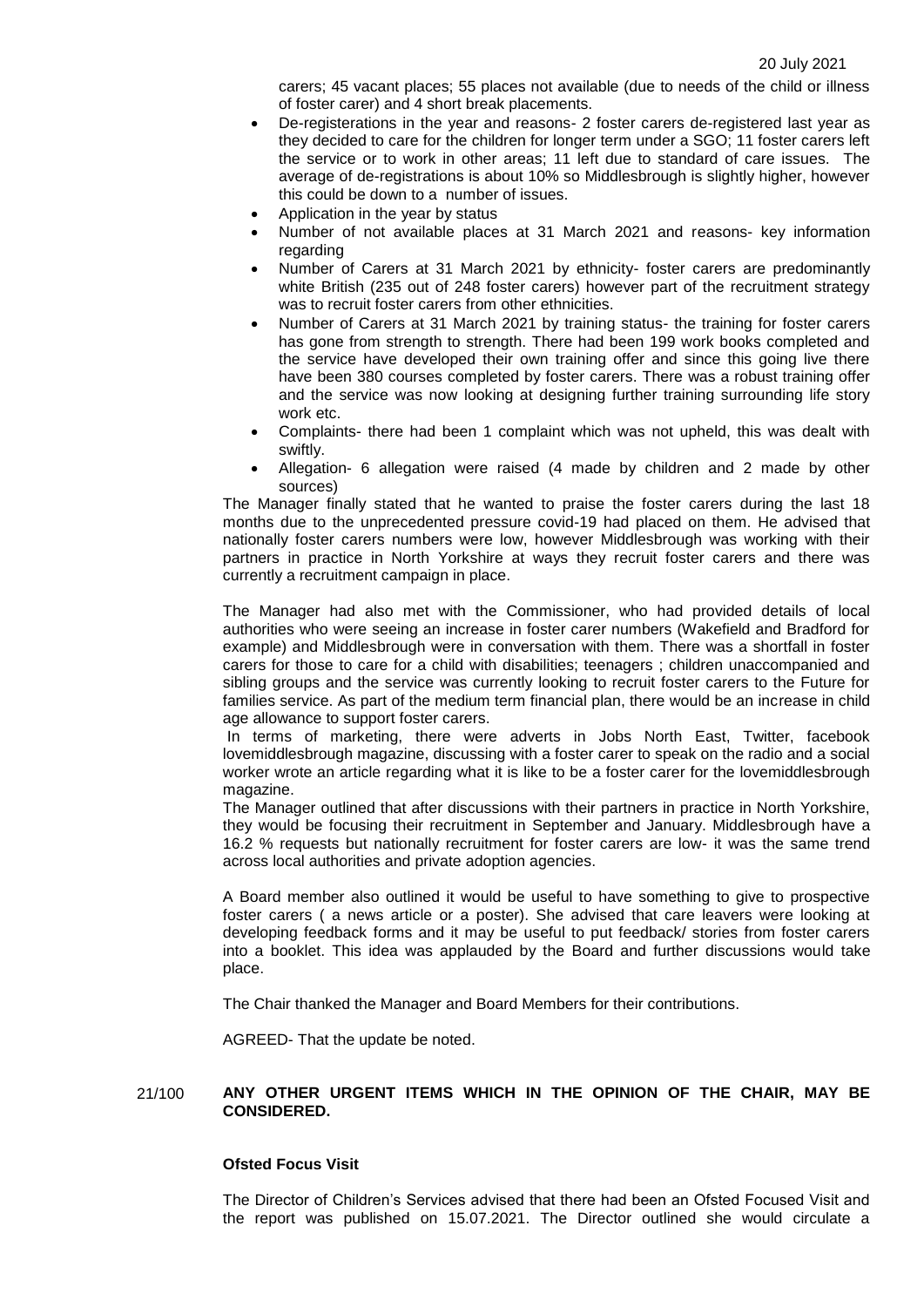presentation to Board members and if there were specifics that the Board members wishes to focus on, this could be added to the agenda going forward.

The visit was conducted by 4 social care and 1 educational inspector , who looked at the service with a covid lense.

They were generally pleased with the Local Authority had dealt with the situation and Middlesbrough had put in place the major incident plan swiftly and we put in place new ways of working across the Council.

There were some positive comments made in relation to partnerships, especially the way the local authority engaged with schools , however there were comments made that the Local authority need to understand more about children missing from education.

In terms of main findings:

- Demand for children's services has steadily increased over the past year
- Front door work has improved.
- Inspectors provided positive comments in relation to our work with children and the relationships with children and young people in terms of care leavers.
- Social work is focused.

In terms of improvement:

- We have Variability in practice
- Lack of suitable foster placements in children'' homes but this is external.
- too many care leavers in NEET

There was a significant focus on Education and the Inspector stayed focused mainly on virtual schools.

There looked to ensure that children were in registered provision, rather than unregistered and that 2 children had their appropriate education provision.

The visit was varied and they inspectors looked at SEND provision

There were two additional recommendation from the focused visit, which were additional to the recommendations made at the full ofted visit which are being worked on regulary.

Firstly, we needed Management oversight for those vulnerable children and those with special needs and secondly, the Local Authority need to focus on the identity of children and young people and their diverse needs.

#### **Next steps**

The Commissioner had been working with Middlesbrough over the past week and would be writing to the Minister. Initial feedback was positive.

Looking towards an Ofsted Monitoring visit which would come at the end of the year/ early 2022.

### **Corporate Reference Group**

The Director of Children's Services outlined that the group which is Chaired by the Chief Executive which looked at two aspects. The first looks at how all the Council Directorates can contribute to children's improvement agenda and there is a plan in place. Secondly, how the Council can redevise Middlesbrough Children Matter, so that there is a whole council commitment. The Chief Executive outlined that they thought they had a set of outcomes which they thougth were correct for children and young people, however young people need to be the leaders on this and there was a plan for consultation in place, so that they were written in a child/young person friendly way.

This was due to be considered by the Executive in October 2021 for political sign off and it was outlined that this would be brought to the Board in the next meeting for input.

#### **AGREED-**

That the information be noted. That the Chief Executive provide a presentation to the Board at the next meeting.